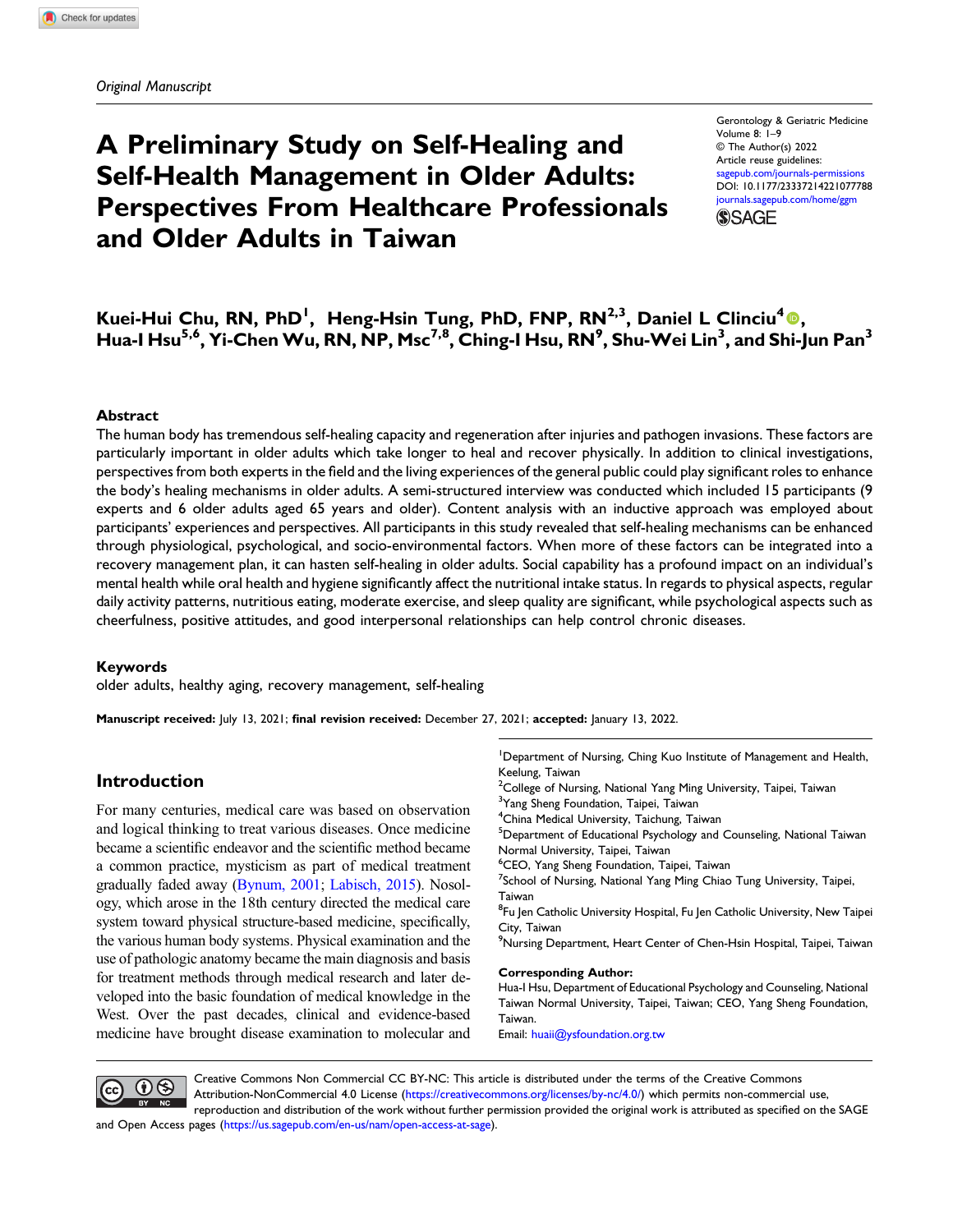biochemical levels [\(Lohff, 2001\)](#page-7-1). Currently, the interpretation of wellbeing and disease relies on numbers and values obtained from medical equipment or diagnostic testing which reduces the importance of medical records of patient symptoms and disease presentation [\(Benjamin, 1967](#page-6-1)). A rising tide of noncommunicable diseases that often originate from lifestyle and poor recovery management practices underlines the importance of lifestyle changes and interventions for geroprotection.

Life expectancy increased by more than 10 years worldwide over the last few decades, yet the proportion of life spent in poor health increased, suggesting that people are suffering from additional chronic illness and disabilities during old age [\(GBD 2015 DALYs and HALE Collaborators, 2016](#page-7-2)). Delaying the onset of age-related conditions, especially during crucial early years of life and middle age can result in a long and healthy life many years later ([Moskalev et al., 2015](#page-7-3)). The older population worldwide will substantially increase in the future and so will the disease burden, as older adults are more fragile and take longer to recover. Therefore, a highly important issue for public health worldwide is to take proper measures and initiatives with aiding older adults in the selfhealing and recovery management processes.

Illness is a state of unbalance often caused by bad habits, such as eating, sleeping, exercise patterns, pressure from interpersonal relationships or financial concerns, as well as other physiological and psychological factors ([Robb, 2006](#page-7-4)). When certain unfavorable stimulation from the external environment causes illness, the body's self-healing mechanisms try to return it to a healthy, homeostatic state ([Caldwell,](#page-6-2) [2010](#page-6-2); [Sturmberg and Carmel, 2013](#page-7-5)). Hippocrates stated that healing is not the treatment accomplished by a physician but is due to the vis medicatrix naturae (self-healing) within a human body ([Mott, 1923](#page-7-6); [Logan & Selhub, 2012](#page-7-7)). Selfhealing refers to the dynamic equilibrium within the body and extends into the realm of mental health ([Thomson, 1914\)](#page-7-8). This intrinsic capacity for self-healing can be improved through behavioral medical approaches, such as hypnosis, biofeedback, exercise, relaxation, imagery, stress regulation, mindfulness practices and nutrition, and a healthy lifestyle [\(Charlson et al., 2014;](#page-6-3) [Esch, 2020;](#page-6-4) [Loizzo et al., 2009](#page-7-9); Offi[dani](#page-7-10) [et al., 2017](#page-7-10); [World Health Organization \[WHO\], 2015](#page-7-11)). Further, self-healing is the main bridge between treatment and health [\(Logan & Selhub, 2012\)](#page-7-7). It goes beyond traditional medicine, from back-end disease treatment models to front-end disease prevention and health promotion, and evokes an individual's power of self-recovery [\(Humphrey & Skoyles., 2012](#page-7-12)). For healthy aging, it is important to explore the characteristics of self-healing in terms of how self-healing can help older adults.

By 2025, the estimated older adults population in Taiwan will reach 20% of the total population, making it a "superaging society" according to the World Health Organization [\(National Development Council, 2020\)](#page-7-13). A recent survey shows that over 84.7% of Taiwan's older adults suffer from at least one chronic disease [\(National Health Research Institutes,](#page-7-14) [2017\)](#page-7-14). The World Report on Ageing and Health issued by the World Health Organization emphasizes that self-health management is an essential factor in healthy aging.

In addition to physiological and psychological factors, the aging process and life in old age are influenced by social interactions. Social isolation and loneliness; experiencing the death of friends and/or partners; and life transitions, such as retirement and relocation, which cause negative health outcomes and early mortality, have been well documented in various studies [\(Courtin & Knapp, 2017;](#page-6-5) [Dawson-Townsend, 2019;](#page-6-6) [World Health Organization, 2018\)](#page-7-15). Studies reveal that the important factors influencing health status in older age include social skills, physical activity, nutrition, and oral health. The causes of chronic illnesses are closely correlated with lifestyle ([Cruz-Jentoft & Landi, 2014](#page-6-7); [Dahany et al., 2014;](#page-6-8) [Jankovic](#page-7-16) [et al., 2014](#page-7-16)). The maintenance of an active lifestyle and regular physical activity in old age can slow down health degeneration and immunity breakdown caused by feelings of loneliness and social isolation [\(Hutchinson et al., 2009](#page-7-17)). The optimal way to improve the quality of life of older adults is to maintain their intrinsic healing powers. There are limited international or Taiwan-based studies that focus on self-healing in older adults. This study investigates important factors which promote selfhealing and recovery management in older adults through a qualitative approach, by interviewing both healthcare experts and older adults.

## **Methods**

## Study Design

A qualitative, semi-structured design was employed, consisting of in-depth interviews 25–40 minutes in duration. Content analysis with an inductive approach was used purposefully to interpret the interviews with participants ([Liang et al., 2012\)](#page-7-18).

## Study Participants

Stratified convenience sampling using the snowball method was employed. The 15 participants included nine experts in the aging healthcare field including health education, health management, sports, leisure and hospitality management, psychology, aging service management, communication, medicine, and sociology. There were also six older adults aged 65 years and older. The inclusion criteria were those who can communicate in Mandarin or Taiwanese dialects and are independent in daily life/activities without cognitive impairments.

## Data Collection and Analysis

The study design was approved by the Institutional Review Board at the university hospital (NTU-REC No:201701ES013). Informed consent was obtained before data collection. All interviewees were notified of their rights and the privacy protection measures. Data were collected through semi-structured, face-to-face, in-depth interviews, which were audio-recorded.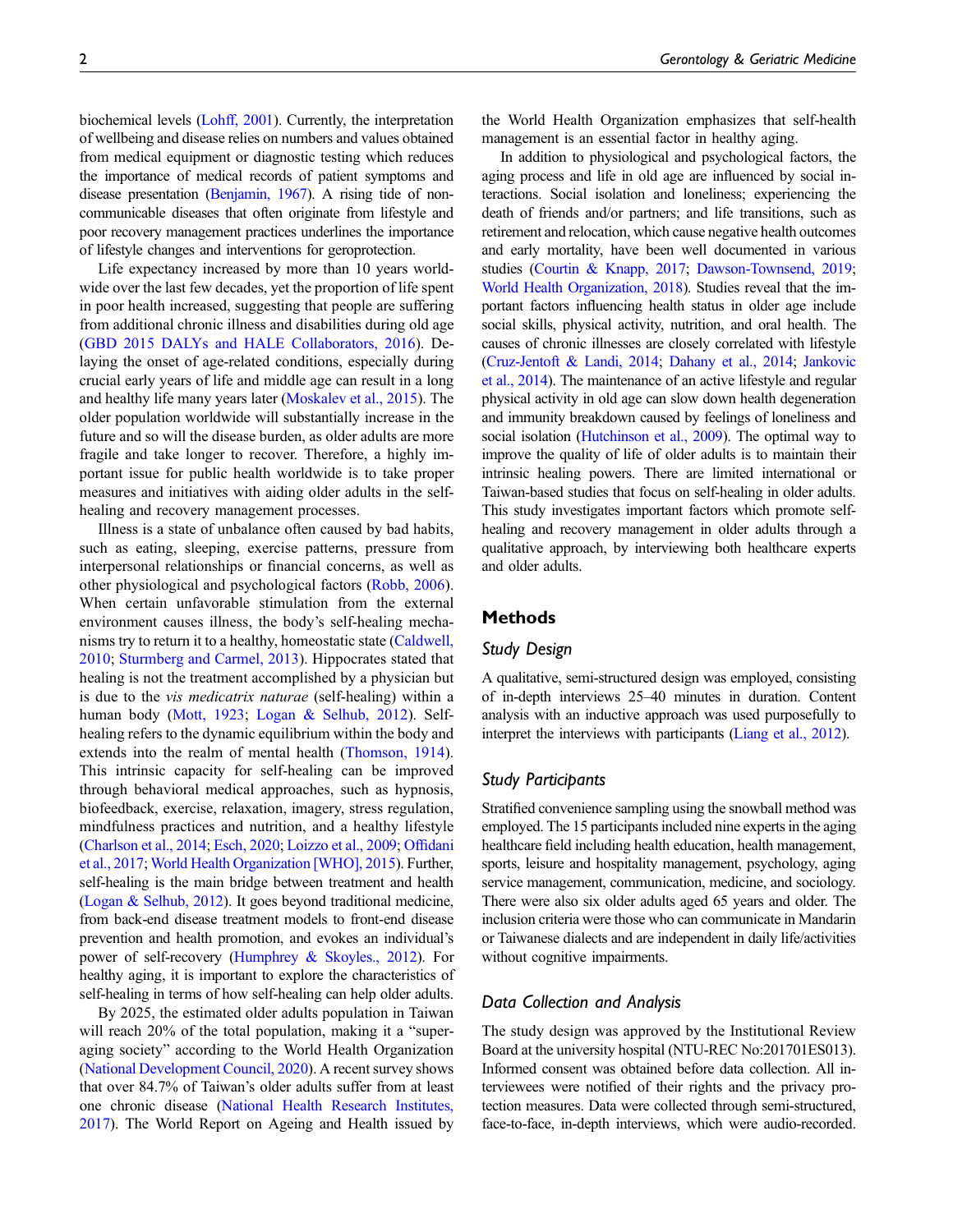<span id="page-2-0"></span>

|  | Table 1. Interview guide. |  |
|--|---------------------------|--|
|--|---------------------------|--|

| For experts      |                                                                                                                |
|------------------|----------------------------------------------------------------------------------------------------------------|
|                  | Please tell me what health means to you and what do you do for your health in daily life/activities?           |
|                  | How do you regard self-healing power and nature power?                                                         |
|                  | Are you familiar with the dimensions of self-healing?                                                          |
|                  | What do you think are some of the important components of self-healing?                                        |
|                  | How do you perceive the relationship between the power of self-healing and health conditioning?                |
| For older adults |                                                                                                                |
|                  | Please describe what health means to you                                                                       |
|                  | What do you do for your health in daily life/activities?                                                       |
|                  | Tell me about your health concerns and what are you doing to improve your health?                              |
|                  | What is your interpretation of self-healing power?                                                             |
|                  | Do you think there is a link between self-healing power and the health behaviors you mentioned? Please explain |
|                  |                                                                                                                |

The interview guidelines were developed based on the purpose of this research, which was generated by literature reviews and opinions from gerontology specialists, and included the use of open-end responses [\(Table 1\)](#page-2-0). All interviews were conducted in a private room of a community center and transcribed within 24 hours. For quality and consistency of data collection, the interviewer had qualitative research training and at least 5 years of clinical working experience. Throughout the research process, recordings were used to help with data collection and to present the interview content. Data collection and analysis were conducted simultaneously and main data were consistently presented and described. To ensure reliability, content analysis, coding, and conceptualization were used and integrated into the data analysis.

Data collection and analysis were conducted simultaneously. Data were analyzed and categorized based on Hu's theory [\(Hu,](#page-7-19) [2008\)](#page-7-19). Content analysis was conducted to thoroughly distinguish differences among self-healing, natural power, and health [\(Liang](#page-7-18) [et al., 2012\)](#page-7-18). The analysis process started with reading the transcripts in their entirety, then reread to mark the natural transitions in the content. The data were then categorized into a unit of analysis and coded into themes and subthemes based on possible meanings in interviewees. Afterward, 10–15% unit of analysis was reconfirmed or reorganized into categories or themes. Then, peer debriefing was conducted by a second experienced qualitative researcher. Four criteria, namely, credibility, auditability, conformability, and fittingness, were used to evaluate the rigor of the data collection and analysis [\(Bandura, 1986\)](#page-6-9).

## Results

Themes and subthemes were derived from the transcripts. Self-healing included the four main themes of physiology, psychology, spiritual aspects, and interpersonal relations. Physiology included the subthemes of lifestyle, sleeping and eating habits, and chronic illness control. Psychology included the subthemes of positive thinking, emotional pleasure, living in the moment, and self-worth. Interpersonal relations included the subtheme of family, friends, and social networks. The themes comprising opinions from experts and older individuals are displayed in [Table 2](#page-3-0).

## Sample characteristics

The demographic characteristics of the interviewees, nine experts, and six older adults, are listed in [Table 3.](#page-3-1) The nine experts were between the ages of 38 and 54 years, whereas the six older adults were between the ages of 67 and 83 years old.

## Health Experts

## Physiology

Lifestyles. In regards to regular work and daily activities, including exercise and diet management that promote physical health, expert F said, "A good lifestyle consists of exercise, proper care of oneself, eating healthy, enough sleep, drinking plenty of water, no smoking, and little alcohol consumption. . ."

Sleep. In regards to promoting physical health through proper sleep and rest, expert G stated, "Sleep is very important and the best way to recover." Additionally, expert F said, "Our body can tell us what comes naturally: I want to eat, I want to live and I need to have enough sleep to continue living."

Eating habits. Based on a daily recommended three-meal diet that focuses on nutritious meals, eating with joy, and eating appropriate amounts expert E stated, "One should not eat too much; that is, he/she should not eat more than three meals a day. In addition, one should also cook his meals."

Chronic illness control. Expert G stated, "If a person living with a chronic illness adheres to a healthy lifestyle, he can live with a much lower illness impact and burden and perhaps continue to improve and feel better. It is not uncommon for older adults that quit unhealthy habits to feel better as they age."

## Psychology

Positive thinking. Positive thinking can help one to maintain equilibrium when he experiences stress-induced events. Expert B stated, "My thoughts are mostly happy ones. When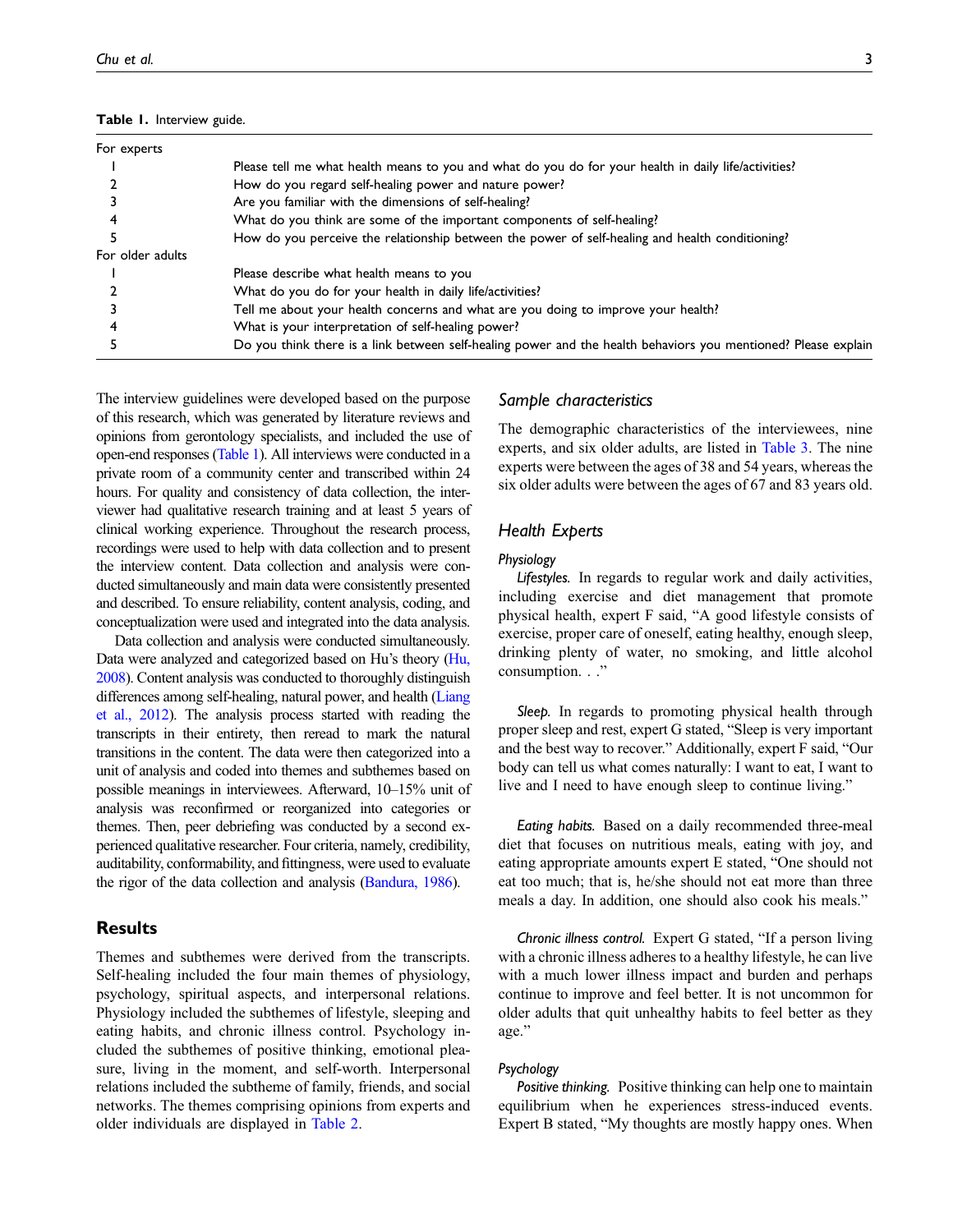|                         | <b>Subthemes</b>        | Perspectives                                                     |                            |  |
|-------------------------|-------------------------|------------------------------------------------------------------|----------------------------|--|
| <b>Themes</b>           |                         | Health experts                                                   | Older adults               |  |
| Physiology              | Lifestyle               | Health lifestyle, balance diet, regular<br>exercise, oral health | Healthy diet, walking      |  |
|                         | Sleep                   | Sleep                                                            | Sleep                      |  |
|                         | Eating habits           |                                                                  | Good appetite              |  |
|                         | Chronic illness control | Health care management                                           | Chronic disease management |  |
| Psychology              | Positive thinking       | <b>Mindfulness</b>                                               | Optimism                   |  |
|                         | Emotional pleasure      | Stress management                                                | Stress management          |  |
|                         | Living in the moment    | Learning activity                                                | Education                  |  |
|                         | Self-worth              | Self-value                                                       |                            |  |
| Spiritual aspect        |                         | Spiritual pursue                                                 |                            |  |
| Interpersonal relations | Having friends          | Intimate relationship                                            | Social interaction         |  |

## <span id="page-3-0"></span>Table 2.■■■

<span id="page-3-1"></span>Table 3. The demographic characteristics of the interviewees.

| No             | Age          | Sex | Education          | <b>Marital Status</b> | Employment                 | Field                                      |
|----------------|--------------|-----|--------------------|-----------------------|----------------------------|--------------------------------------------|
| <b>Experts</b> |              |     |                    |                       |                            |                                            |
| A              | 53           | м   | Doctoral degree    | Married               | Professor                  | Health education                           |
| B              | 42           | F   | Doctoral degree    | Married               | Director                   | Aging health management                    |
| C              | 54           | M   | Doctoral degree    | Married               | Professor                  | Sport, leisure, and hospitality management |
| D              | 38           | M   | Doctoral degree    | Married               | <b>Professors</b>          | Psychology                                 |
| E.             | 40           | F   | Master's degree    | Married               | Foundation chief executive | Aging service management                   |
| F              | 50           | F   | Master's degree    | Married               | Chief executive            | Healthcare journal                         |
| G              | 40           | M   | Master's degree    | Married               | Clinical physician         | Medicine                                   |
| н              | 48           | F   | Master's degree    | Married               | Chief executive            | Sociology                                  |
|                | 51           | F   | Doctoral degree    | Married               | Professor                  | Aging service management                   |
|                | Older adults |     |                    |                       |                            |                                            |
| A              | 70           | M   | Associate's degree | Married               | Security                   |                                            |
| в              | 71           | F   | Primary school     | Married               | Retired                    |                                            |
|                | 67           | F   | High school        | Married               | Retired                    |                                            |
| D              | 83           | F   | Primary school     | Married               | Retired                    |                                            |
| Е              | 67           | F   | Primary school     | Married               | Housekeeper                |                                            |
| F              | 77           | F   | High school        | Married               | Retired                    |                                            |

there is some pressure or problem, I try to find a way to solve it, while maintaining positive thinking." Expert G said, "I think a positive attitude, an intention to improve yourself, and determination/willpower are important."

Emotional pleasure. Expert G stated, "Freedom is a higherlevel emotion, it's spiritual. And joy is an emotion that brings a state of wellbeing; to express good emotions brings a pleasant psychological state."

Living in the moment. Expert F said, "I hope to live well. I hope to live every day the way I want to and to feel fulfilled."

Self-worth. Expert C expressed, "The ability of older adults to rediscover the value of their life is important in terms of psychological health and overall wellbeing." Expert E said, "When you know your self-worth and discover the true value of your life, you are more resistant to external effects and various illnesses."

#### Spiritual aspects

Self-dialogue. Expert G stated, "When you talk to yourself, you will become better, you will search power within yourself, you will become more confident, and you will feel relieved. Thus, you should do this." Expert G commented, "Talking to yourself involves a lot of self-reflection as well as thoughts on what and how to improve yourself, and especially how to forgive yourself."

#### Interpersonal relations

Having friends. Expert C noted, "Everything gets reversed as one ages. With age, the number of interpersonal relationships decreases from 10 to 9, then to 8, as peers, friends,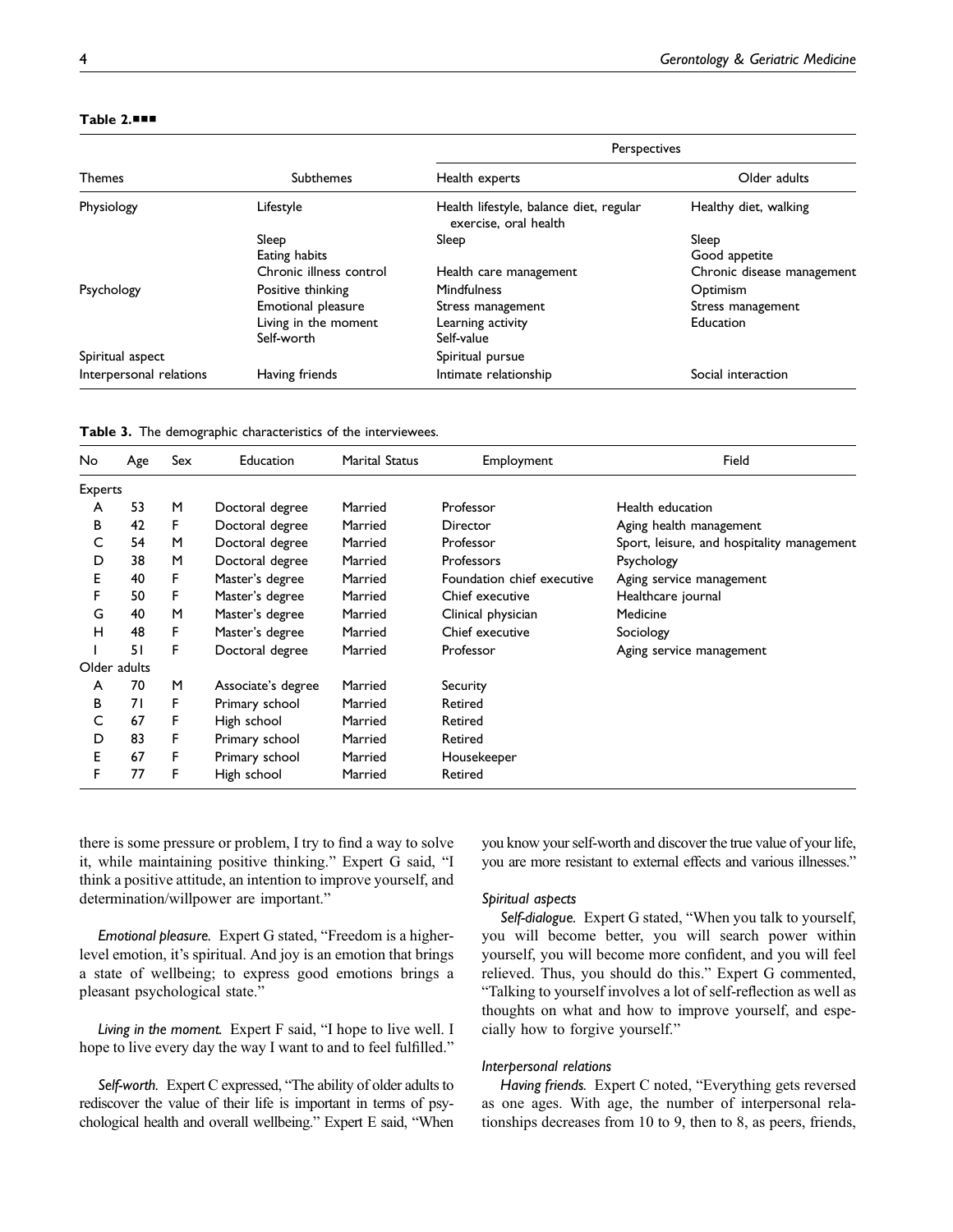and relatives pass away and younger people no longer find you interesting or appealing. Eventually, one's relationships and interactions are often diminished to children, grandchildren, and sometimes great-grandchildren, while interactions with other people are rare." Expert F said, "One smile or compliment from a family member or an encouraging word from a friend may give you the power to do things, to perceive yourself as healthy and normal, and make you believe that your life has meaning and purpose."

## Older Adults

Older adults defined self-healing as resilience on self to maintain good health, proper stamina, and the leading of a healthy lifestyle to maintain one's physical and psychological health as well as to reduce the effects of aging. They emphasized three main themes of the self-healing process, physiology, psychology, and interpersonal relations. They referred to exercise as an important aspect of physiology, providing muscle strength, proper sleeping, a healthy appetite, and a means of illness control. Referring to psychology the older adults in our study emphasized letting go of pressure or stress, avoiding conflicts, optimism and openness, the absence of economic concerns, and maintaining good interpersonal relations.

#### Physiology

Exercise keeps us alive. Aging involves the degeneration of bodily organs and systems, the older adults stated. They expressed there are ways, however, to maintain physiological functions. The aging process can be slowed down through exercise aimed at endurance in particular. They considered exercise to be one of the most effective disease treatment and prevention methods. Participant B said, "I think I'm already exercising when I walk every day." Participant C stated, "I jog and do stretching exercises which help me stay healthy; my blood pressure, blood sugar, and blood lipid levels are normal."

Sleep. Participant A stated, "I sleep well. Sleep, particularly sleep quality, is important. Although I hear with age, sleeping time decreases, I go to sleep at 10:30 in the evening and get up at 5:00 in the morning." Participant D said, "Quality sleep is induced by a great deal of moving around. A person should move around enough in order to sleep enough."

Eating habits. Participant C said, "When I cook for myself, I use less oil and salt. When I eat out, I dip my food in a bowl of water to wash out the oil and salt. I believe one's physical state, food intake, and oral health are related and equally important."

Illness control. Participant C said, "I exercise to keep my blood pressure low." Participant D noted, "Self-care is a lot more than taking appropriate medicine. One should not just take medicine and refuse to exercise and eat properly."

Participant F commented, "I have high blood pressure now. When I can control it, I am happy."

#### Psychological aspects

Letting go of the pressure. Participant C said, "When you're facing pressure, you're against yourself. When I have pressure at work, I just have to accept, face, and overcome the challenges I'm faced with." Participant E comments, "When I feel stress or pressure if I go out and walk for a bit, I feel more relaxed and my mind is at ease."

Avoiding conflict. Participant A said, "Don't quarrel with people and don't hold a grudge; the body and mind will then be naturally healthy." Participant C noted, "If you don't argue and fight, you are free, you take care of yourself. Is this not good? There's no need to blame anyone."

Optimism and openness. Participant A said, "Health should be about being carefree. Stop being anxious! Then the body will naturally get healthy." Participant D stated, "I am rarely unhappy. Emotions affect a person's health. The absence of worries will naturally lighten psychological burdens."

Economic concerns. Participant F stated, "I am glad that I retired as a government official, and the government supports me. I don't have to take money from my son. So, I'm content."

#### Interpersonal relations

Interactions with family members. Participant D said, "I go to the market myself. I never eat alone. They (family) always take me out." Participant E noted, "I can't go out. I have to take care of those two (in-laws). My mother-in-law is already 96. I can't go far. I feed them, and when they rest, I can go out for a walk. In the morning, I simply can't go out."

Having friends. Participant C stated, "If, for example, a classmate or colleague invites me to spend time together, I will go, and I think having friends has a positive impact on my life." Integrated experts and older adults interview results.

## **Discussion**

This study is preliminary research on self-healing and its findings provide constructive perspectives on the current conceptualization of self-healing between health experts and older adults, respectively. The concept in the biopsychosocial model of self-healing in [Table 2](#page-3-0) is correlated to the experts and older adults interviewed for the scope of enhancing the process of regaining and maintaining older adult health.

Four main themes, physiology, psychology, spiritual aspects, and interpersonal relations were emphasized in this study. Eating habits, exercise, sleep, and chronic illness control are physiological components, whereas optimism, mindfulness, and stress management are psychological components emphasized by both experts and older adults.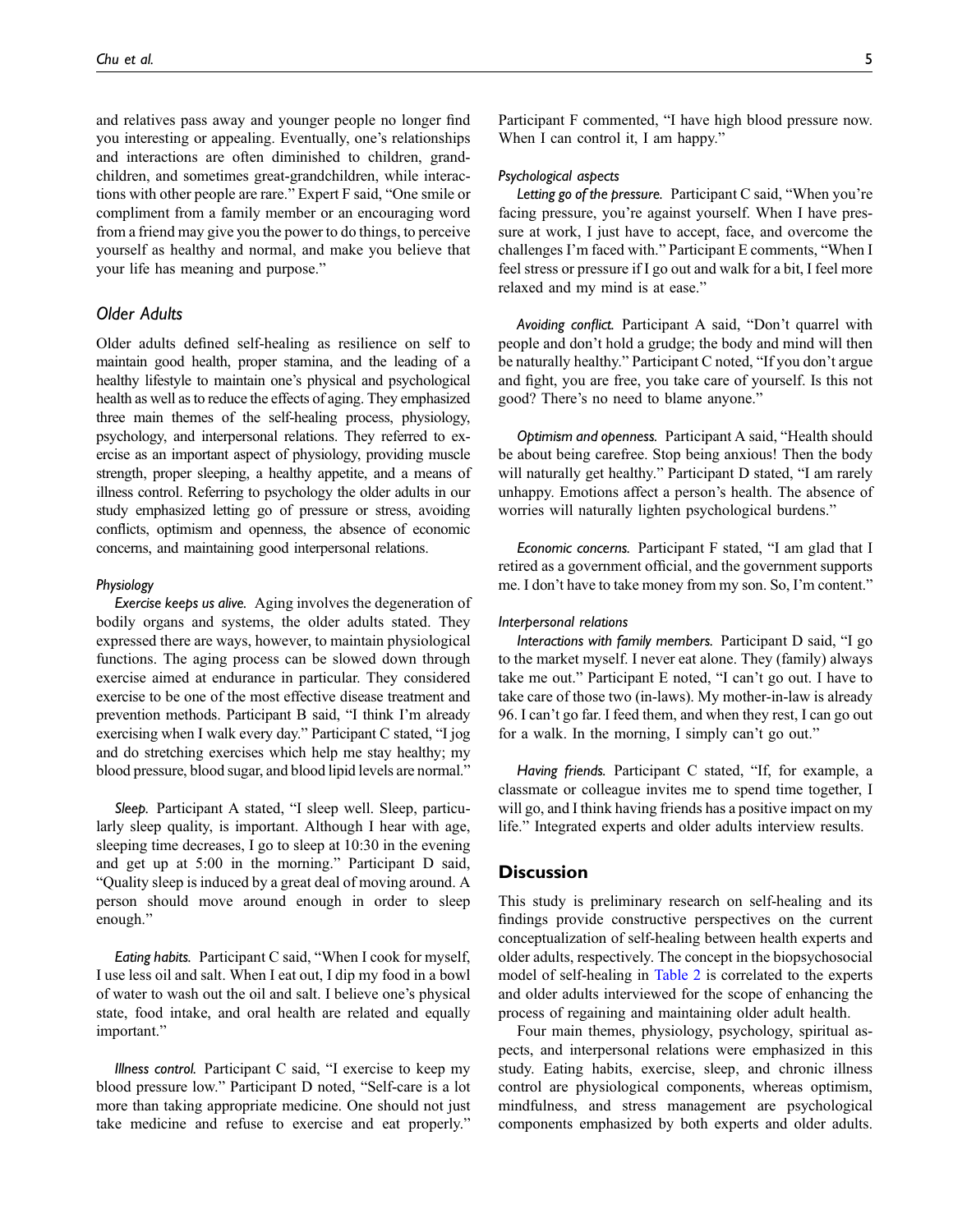

<span id="page-5-0"></span>Figure 1. Factors enhancing self-healing. The important factors and aspects that enhance self-healing and management recovery in older adults.

Interpersonal relations were detailed by the viewpoints of the experts and older adults in regards to intimate relationships and social interactions. Economic status was regarded as a major concern in older adults; self-value and spiritual satisfaction both were mentioned by experts, however, further research is needed on the effect of these two aspects on the process of self-healing and recovery management.

The experts and older adults in our study both considered self-healing or the body's ability to recover as a very important issue that can be promoted through physiological and psychological factors [\(Figure 1\)](#page-5-0). Physiological factors include engaging in normal work and rest and controlling chronic illnesses through nutrition, exercise, and sleep. Psychological factors include emotional aspects such as pleasure, positive thinking, and the absence of unnecessary stress and/or negative emotions. Regular, daily interactions with family and friends are great enhancers of physiological and psychological health ([Fisher & Lassa, 2017;](#page-6-10) [Hutchinson](#page-7-17) [et al., 2009\)](#page-7-17). The results of the interviews with the experts and older adults in this study were similar in terms of defining the self-healing concept, which refers to related physiological, psychological, and spiritual effects ([Kabat-Zinn, 1982\)](#page-7-20). To adapt to and overcome physiological issues, older adults should embrace proper exercise, healthy habits, and limit psychological distress. In addition, they need to have the support of a good public health program and social system (e.g., older adult social programs, friends, family), which can aid older adults with a healthy physical and psychological status and adaptability to gradual or even abrupt aging [\(Dahany et al., 2014](#page-6-8)).

This study found that certain social interactions and/or social environments often affect the mood of older adults (e.g., annoyed by children and youth, annoyed by current politics and state of society). In 2013, The Taiwan Ministry of Health and Welfare conducted a senior citizens survey which indicated that 50% of older adults have a busy social life and societal engagement which play important roles in the wellbeing of older adults. Among their main daily activities, the most important was meeting and talking with friends and family. A cross-sectional survey of older adults aged 65 and older with normal cognitive functions showed that healthy aging included competency of social skills [\(Dahany et al.,](#page-6-8) [2014\)](#page-6-8).

The results in this study also emphasize that nutrition, regular patterns of daily life, and exercise are important for maintaining one's intrinsic abilities and delay physical/ mental degeneration. Similarly, previous studies have found that regular physical activity, good oral hygiene, and an appetizing, soft food diet can help to compensate for an aging-induced diminished appetite and nutritional intake caused by a reduced smell and taste ([Naito et al., 2010](#page-7-21); [Wu,](#page-7-22) [2016\)](#page-7-22). A study in which an oral health epidemiological survey among older adults was conducted found that oral health and overall health are closely correlated (Sáez-Prado [et al., 2016\)](#page-7-23). Thus, maintaining good oral health is also important besides nutrition.

Relaxing and breathing exercises can additionally improve and alleviate a depressed mental state. For example, meditation could bring about beneficial changes to the body and mind, can improve one's self-healing capacity, activate the parasympathetic system, and change one's physiological state ([Kabat-Zinn, 1982](#page-7-20)).

Recommendations from the World Health Organization suggest four layers of a concentric circle ([World Health](#page-7-11) [Organization, 2015\)](#page-7-11). The first layer is to strengthen one's intrinsic capacity or self-healing through the course of life,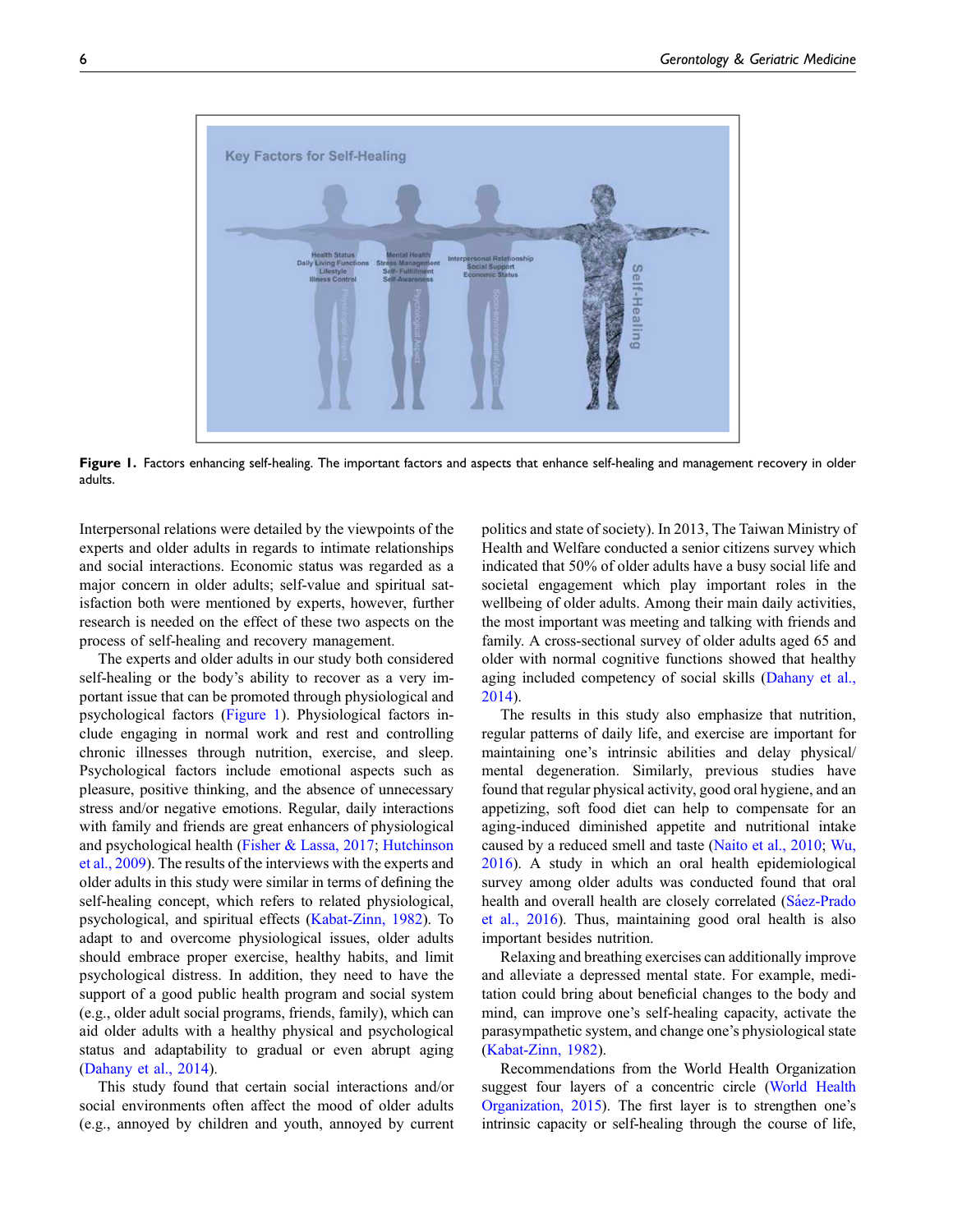such as regular exercise, healthy diets, good lifestyles, and cognitive stimulation; the second layer is to stay active both in body and mind by participating in societal roles; the third layer is to establish integrated care based on people with aging in place; the fourth layer is medical care support ([Wu, 2016\)](#page-7-22).

This study has several limitations. First, the study is not a completely random sample from the older population in Taiwan. Second, our findings may be limited in the application across different age levels and ethnic groups. The sample is small, and additional research is necessary to build on these practical results and observations to further benefit the public health sector for older adults worldwide.

## Conclusions and Practical Implications

A rapid increase of an aging society worldwide is expected in the future which will likely increase burdens on public health and healthcare systems worldwide [\(Barton, 2014\)](#page-6-11). Therefore, public health sectors should strive to provide and maintain programs that enhance self-healing and recovery management in older adults. Such programs should encourage cooperation among experts and the public in order to benefit and improve older adults' health. The strategies in enhancing self-healing should promote healthy lifestyles, positive emotional states and also encourage support from relatives and friends to aid older adults in recovering faster and to enhance the management of chronic diseases and the effect can be assessed by a self-healing assessment scale [\(Hutchinson et al., 2009](#page-7-17); [Wu,](#page-7-22) [2016](#page-7-22); [Wu et al., 2021\)](#page-7-24), moreover, quantitative methods will be used in the future to obtain additional, valuable information about self-healing. The dissemination of the self-healing concept could aid older adults today and in the future, especially for improving recovery management and self-efficacy toward healthy aging, and a reduced illness burden on both individuals and healthcare systems.

#### Acknowledgments

We would like to express our sincere appreciation to the participants from Cheng-Hsin Hospital in Taiwan for their willingness to share their experiences with us.

#### Ethics Approval

The study design was approved by the Institutional Review Board at the university hospital (NTU-REC No: 201701ES013).

## Declaration of Conflicting Interests

The author(s) declared no potential conflicts of interest with respect to the research, authorship, and/or publication of this article.

#### Funding

The author(s) received no financial support for the research, authorship, and/or publication of this article.

#### ORCID iD

Daniel L Clinciu <https://orcid.org/0000-0001-5272-1414>

## **References**

- <span id="page-6-9"></span>Bandura, A. (1986). Social foundations of thought and action: A social cognitive theory. New Jersey, NJ: Prentice-Hall.
- <span id="page-6-11"></span>Barton, M. K. (2014). Affordable oncologic care: A challenging goal. CA: A Cancer Journal for Clinicians, 64(2), 75–78. <https://doi-org.lib.ym.edu.tw/10.3322/caac.21216>
- <span id="page-6-1"></span>Benjamin, A. (1967). The principle of totality in choosing the remedy. British Homoeopathic Journal, 56(1): 27–29. [https://](https://doi-org/10.1016/S0007-0785(67)80006-1) [doi-org/10.1016/S0007-0785\(67\)80006-1](https://doi-org/10.1016/S0007-0785(67)80006-1)
- <span id="page-6-0"></span>Bynum, W. F. (2001). Nature's helping hand. Nature, 414(6859), 21. <https://doi-org/10.1038/35102123>
- <span id="page-6-2"></span>Caldwell, M. D. (2010). Wound surgery. The Surgical clinics of North America, 90(6), 1125–1132. [https://doi-org/10.1016/j.](https://doi-org/10.1016/j.suc.2010.09.001) [suc.2010.09.001](https://doi-org/10.1016/j.suc.2010.09.001)
- <span id="page-6-3"></span>Charlson, M. E., Loizzo, J., Moadel, A., Neale, M., Newman, C., Olivo, E., Wolf, E., & Peterson, J. C. (2014). Contemplative self healing in women breast cancer survivors: A pilot study in underserved minority women shows improvement in quality of life and reduced stress. BMC Complementary and Alternative Medicine, 14, 349. [https://doi-org.lib.ym.edu.tw/10.1186/](https://doi-org.lib.ym.edu.tw/10.1186/1472-6882-14-349) [1472-6882-14-349](https://doi-org.lib.ym.edu.tw/10.1186/1472-6882-14-349)
- <span id="page-6-5"></span>Courtin, E., & Knapp, M. (2017). Social isolation, loneliness and health in old age: A scoping review. Health & Social Care in the Community, 25(3), 799–812. [https://doi-org/10.1111/hsc.](https://doi-org/10.1111/hsc.12311) [12311](https://doi-org/10.1111/hsc.12311)
- <span id="page-6-7"></span>Cruz-Jentoft, A. J., Landi, F., Schneider, S. M., Zuñiga, C., Arai, H., ´ Boirie, Y., Chen, L. K., Fielding, R. A., Martin, F. C., Michel, J. P., Sieber, C., Stout, J. R., Studenski, S. A., Vellas, B., Woo, J., Zamboni, M., & Cederholm, T. (2014). Sarcopenia. Clinical Medicine (London, England), 43(2), 748–759. [https://doi-org/](https://doi-org/10.7861/clinmedicine.14-2-183) [10.7861/clinmedicine.14-2-183](https://doi-org/10.7861/clinmedicine.14-2-183)
- <span id="page-6-8"></span>Dahany, M.-M., Dramé, M., Mahmoudi, R., Novella, J.-L., Ciocan, D., Kanagaratnam, L., Morrone, I., Blanchard, F., Nazeyrollas, P., Barbe, C., & Jolly, D. (2014). Factors associated with successful aging in persons aged 65 to 75 years. European Geriatric Medicine, 5(6):365–370. [https://doi-org/10.1016/j.](https://doi-org/10.1016/j.eurger.2014.09.005) [eurger.2014.09.005](https://doi-org/10.1016/j.eurger.2014.09.005)
- <span id="page-6-6"></span>Dawson-Townsend, K. (2019). Social participation patterns and their associations with health and well-being for older adults. SSM - Population Health, 8, 100424. [https://doi-org/2410.](https://doi-org/2410.1016/j.ssmph.2019.100424) [1016/j.ssmph.2019.100424](https://doi-org/2410.1016/j.ssmph.2019.100424)
- <span id="page-6-4"></span>Esch, T. (2020). Der Nutzen von Selbstheilungspotenzialen in der professionellen Gesundheitsfürsorge am Beispiel der Mind-Body-Medizin [Self-healing in health-care: Using the example of mind-body medicine]. Bundesgesundheitsblatt, Gesundheitsforschung, Gesundheitsschutz, 63(5), 577–585. <https://doi-org/10.1007/s00103-020-03133-8>
- <span id="page-6-10"></span>Fisher, R., & Lassa, J. (2017). Interactive, open source, travel time scenario modelling: Tools to facilitate participation in health service access analysis. International Journal of Health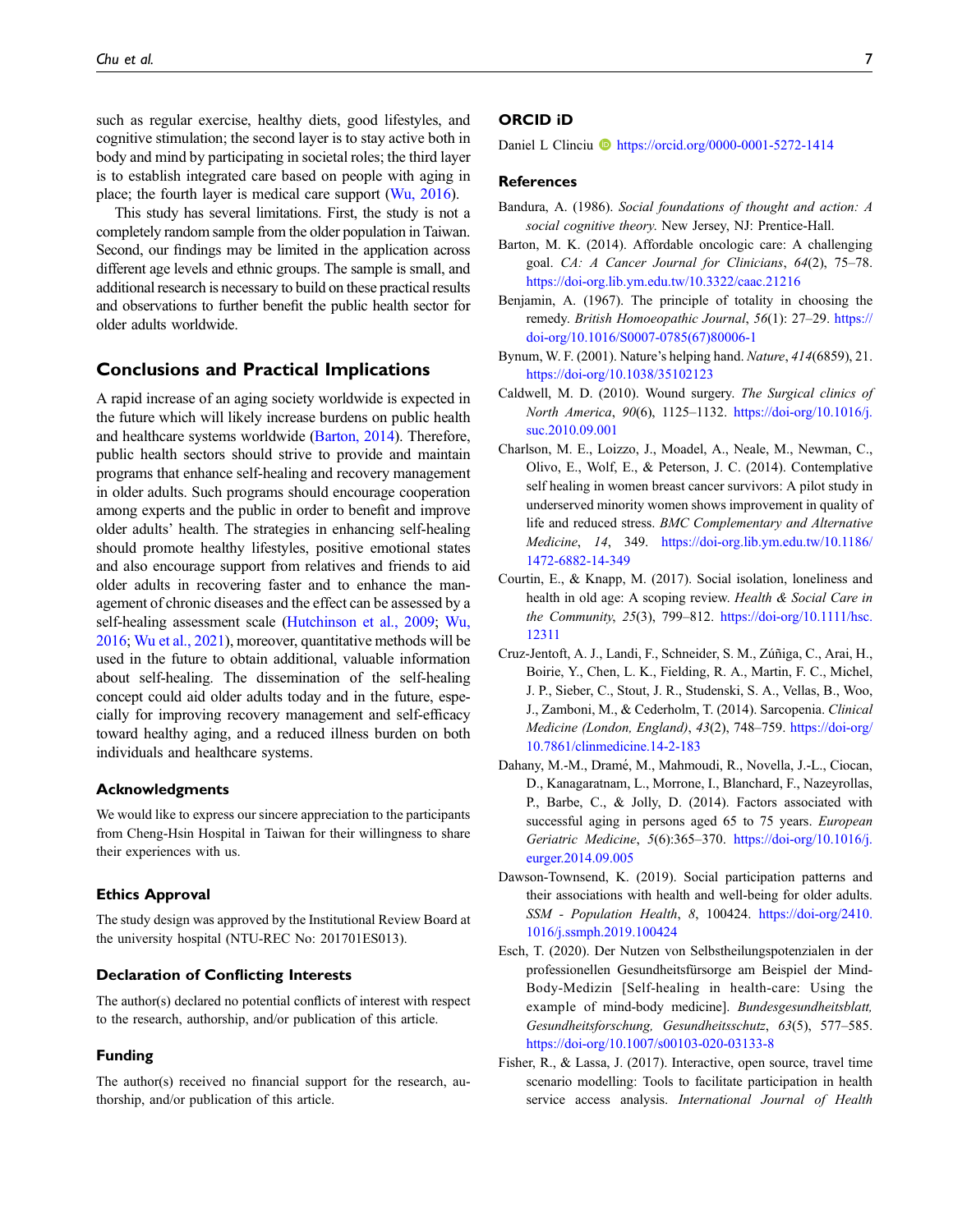Geographics, 16(1), 13. [https://doi-org/10.1186/s12942-017-](https://doi-org/10.1186/s12942-017-0086-8) [0086-8](https://doi-org/10.1186/s12942-017-0086-8)

- <span id="page-7-2"></span>GBD 2015 DALYs and HALE Collaborators (2016). Global, regional, and national disability-adjusted life-years (DALYs) for 315 diseases and injuries and healthy life expectancy (HALE), 1990-2015: A systematic analysis for the Global Burden of Disease Study 2015. Lancet (London, England), 388(10053), 1603–1658. [https://doi-org.lib.ym.edu.tw/10.1016/S0140-6736\(16\)31460-X](https://doi-org.lib.ym.edu.tw/10.1016/S0140-6736(16)31460-X)
- <span id="page-7-19"></span>Hu, Y. (2008). Qualitative research: Theories, methods and examples of local and women's studies in Taiwan. Taipei, Taiwan: Chuliu.
- <span id="page-7-12"></span>Humphrey, N., & Skoyles, J. (2012). The evolutionary psychology of healing: A human success story. Current Biology: CB, 22(17), R695–R698. [https://doi-org.lib.ym.edu.tw/10.1016/j.](https://doi-org.lib.ym.edu.tw/10.1016/j.cub.2012.06.018) [cub.2012.06.018](https://doi-org.lib.ym.edu.tw/10.1016/j.cub.2012.06.018)
- <span id="page-7-17"></span>Hutchinson, T. A., Hutchinson, N., & Arnaert, A. (2009). Whole person care: Encompassing the two faces of medicine. CMAJ: Canadian Medical Association Journal = Journal de l'Association medicale canadienne, 180(8), 845-846. [https://doi-org/](https://doi-org/10.1503/cmaj.081081) [10.1503/cmaj.081081](https://doi-org/10.1503/cmaj.081081)
- <span id="page-7-16"></span>Jankovic, N., Geelen, A., Streppel, M. T., de Groot, L. C., Orfanos, P., van den Hooven, E. H., Pikhart, H., Boffetta, P., Trichopoulou, A., Bobak, M., Bueno-de-Mesquita, H. B., Kee, F., Franco, O. H., Park, Y., Hallmans, G., Tjønneland, A., May, A. M., Pajak, A., Malyutina, S., Kubinova, R., Amiano, P., Kampman, E., & Feskens, E. J. 2014). Adherence to a healthy diet according to the World Health Organization guidelines and all-cause mortality in elderly adults from Europe and the United States. American Journal of Epidemiology, 180(10), 978–988. <https://doi-org.lib.ym.edu.tw/10.1093/aje/kwu229>
- <span id="page-7-20"></span>Kabat-Zinn, J. (1982). An outpatient program in behavioral medicine for chronic pain patients based on the practice of mindfulness meditation: Theoretical considerations and preliminary results. General Hospital Psychiatry, 4(1), 33-47. [https://doi](https://doi-org.lib.ym.edu.tw/10.1016/0163-8343(82)90026-3)[org.lib.ym.edu.tw/10.1016/0163-8343\(82\)90026-3](https://doi-org.lib.ym.edu.tw/10.1016/0163-8343(82)90026-3)
- <span id="page-7-0"></span>Labisch, A. (2015). Medicine, history of Western. International Encyclopedia of the Social & Behavioral Sciences, 2(15), 118–125. <https://doi-org/10.1016/b978-0-08-097086-8.62121-9>
- <span id="page-7-18"></span>Liang, S. Y., Chuang, Y. H., & Wu, S. F. (2012). Preliminarily application of content analysis to qualitative nursing data. The Journal of Nursing, 59(5), 84–90. [https://doi-org/10.6224/JN.](https://doi-org/10.6224/JN.59.5.84) [59.5.84](https://doi-org/10.6224/JN.59.5.84)
- <span id="page-7-7"></span>Logan, A. C., & Selhub, E. M. (2012). Vis Medicatrix naturae: Does nature "minister to the mind"? BioPsychoSocial Medicine, 6, 11. <https://doi-org/10.1186/1751-0759-6-11>
- <span id="page-7-1"></span>Lohff, B. (2001). Self-healing forces and concepts of health and disease. A historical discourse. Theoretical Medicine and Bioethics, 22(6), 543–564. <https://doi:10.1023/A:1014467523084>.
- <span id="page-7-9"></span>Loizzo, J., Charlson, M., & Peterson, J. (2009). A program in contemplative self-healing: stress, allostasis, and learning in the Indo-Tibetan tradition. Annals of the New York Academy of Sciences, 1172(1), 123–147. [https://doi-org.lib.ym.edu.tw/10.](https://doi-org.lib.ym.edu.tw/10.1111/j.1749-6632.2009.04398.x) [1111/j.1749-6632.2009.04398.x](https://doi-org.lib.ym.edu.tw/10.1111/j.1749-6632.2009.04398.x)
- <span id="page-7-3"></span>Moskalev, A., Chernyagina, E., de Magalhães, J. P., Barardo, D., Thoppil, H., Shaposhnikov, M., Budovsky, A., Fraifeld, V. E.,

Garazha, A., Tsvetkov, V., Bronovitsky, E., Bogomolov, V., Scerbacov, A., Kuryan, O., Gurinovich, R., Jellen, L. C., Kennedy, B., Mamoshina, P., Dobrovolskaya, E., Aliper, A., Kaminsky, D., & Zhavoronkov, A. (2015). Geroprotectors.org: A new, structured and curated database of current therapeutic interventions in aging and age-related disease. Aging, 7(9), 616–628. [https://doi-org.lib.ym.edu.tw/10.18632/aging.](https://doi-org.lib.ym.edu.tw/10.18632/aging.100799) [100799](https://doi-org.lib.ym.edu.tw/10.18632/aging.100799)

- <span id="page-7-6"></span>Mott, F. W. (1923). An address on the vis mediatrix naturae. Lancet, 202(5231):1171–1220.
- <span id="page-7-21"></span>Naito, M., Kato, T., Fujii, W., Ozeki, M., Yokoyama, M., Hamajima, N., & Saitoh, E. (2010). Effects of dental treatment on the quality of life and activities of daily living in institutionalized elderly in Japan. Archives of Gerontology and Geriatrics, 50(1), 65–68. [https://doi-org.lib.ym.edu.tw/10.1016/j.archger.](https://doi-org.lib.ym.edu.tw/10.1016/j.archger.2009.01.013) [2009.01.013](https://doi-org.lib.ym.edu.tw/10.1016/j.archger.2009.01.013)
- <span id="page-7-13"></span>National Development Council. (2020). Population estimation of the Republic of China (2020-2070 year). [https://www.ndc.gov.](https://www.ndc.gov.tw/Content_List.aspx?n=6EA756F006B2A924) [tw/Content\\_List.aspx?n=6EA756F006B2A924](https://www.ndc.gov.tw/Content_List.aspx?n=6EA756F006B2A924)
- <span id="page-7-14"></span>National Health Research Institutes (2017). National Health Interview survey. [https://www.hpa.gov.tw/Pages/ashx/File.ashx?](https://www.hpa.gov.tw/Pages/ashx/File.ashx?FilePath=%7E/File/Attach/13636/File_15832.pdf) [FilePath=](https://www.hpa.gov.tw/Pages/ashx/File.ashx?FilePath=%7E/File/Attach/13636/File_15832.pdf)∼[/File/Attach/13636/File\\_15832.pdf](https://www.hpa.gov.tw/Pages/ashx/File.ashx?FilePath=%7E/File/Attach/13636/File_15832.pdf)
- <span id="page-7-10"></span>Offidani, E., Peterson, J. C., Loizzo, J., Moore, A., & Charlson, M. E. (2017). Stress and response to treatment: Insights from a pilot study using a 4-week contemplative self-healing meditation intervention for posttraumatic stress in breast cancer. Journal of Evidence-Based Complementary & Alternative Medicine, 22(4), 715–720. [https://doi-org.lib.ym.edu.tw/10.](https://doi-org.lib.ym.edu.tw/10.1177/2156587217708522) [1177/2156587217708522](https://doi-org.lib.ym.edu.tw/10.1177/2156587217708522)
- <span id="page-7-4"></span>Robb, W. J. (2006). Self-healing: A concept analysis. Nursing Forum, 41(2), 60–77. [https://doi-org/10.1111/j.1744-6198.](https://doi-org/10.1111/j.1744-6198.2006.00040.x) [2006.00040.x](https://doi-org/10.1111/j.1744-6198.2006.00040.x)
- <span id="page-7-23"></span>Sáez-Prado, B., Haya-Fernández, M. C., & Sanz-García, M. T. (2016). Oral health and quality of life in the municipal senior citizen's social clubs for people over 65 of Valencia, Spain. Medicina Oral, Patologia Oral Y Cirugia Bucal, 21(6), e672–e678. [https://](https://doi-org.lib.ym.edu.tw/10.4317/medoral.21305) [doi-org.lib.ym.edu.tw/10.4317/medoral.21305](https://doi-org.lib.ym.edu.tw/10.4317/medoral.21305)
- <span id="page-7-5"></span>Sturmberg, J. P., & Carmel, M. (2013). Handbook of systems and complexity in Health. New York, NY: Springer.
- <span id="page-7-8"></span>Thomson, J. A. (1914). The popular lecture: vis medicatrix naturae. The British Medical Journal, 2, 2797:277–279. [https://doi-org/](https://doi-org/10.1136/bmj.2.2797.277) [10.1136/bmj.2.2797.277](https://doi-org/10.1136/bmj.2.2797.277)
- <span id="page-7-11"></span>World Health Organization. (2015). World Report on ageing and Health. Geneva, Switzerland: World Health Organization.
- <span id="page-7-15"></span>World Health Organization. (2018). Ageing and health. Available at: [https://www.who.int/news-room/fact-sheets/detail/ageingand](https://www.who.int/news-room/fact-sheets/detail/ageingand-health)[health](https://www.who.int/news-room/fact-sheets/detail/ageingand-health)
- <span id="page-7-22"></span>Wu, H. C. (2016). Comprehensive care service improving promotion of health and quality of life in older adults. Public Governance Quarterly, 4(1):43–52.
- <span id="page-7-24"></span>Wu, Y.-C., Hsu, H.-I., Tung, H.-H., Pan, S.-J., & Lin, S.-W. (2021). Psychometric properties of the self-healing assessment scale for community-dwelling older adults. Healthcare (Basel, Switzerland), 9(4), 484. <https://doi-org/10.3390/healthcare9040484>